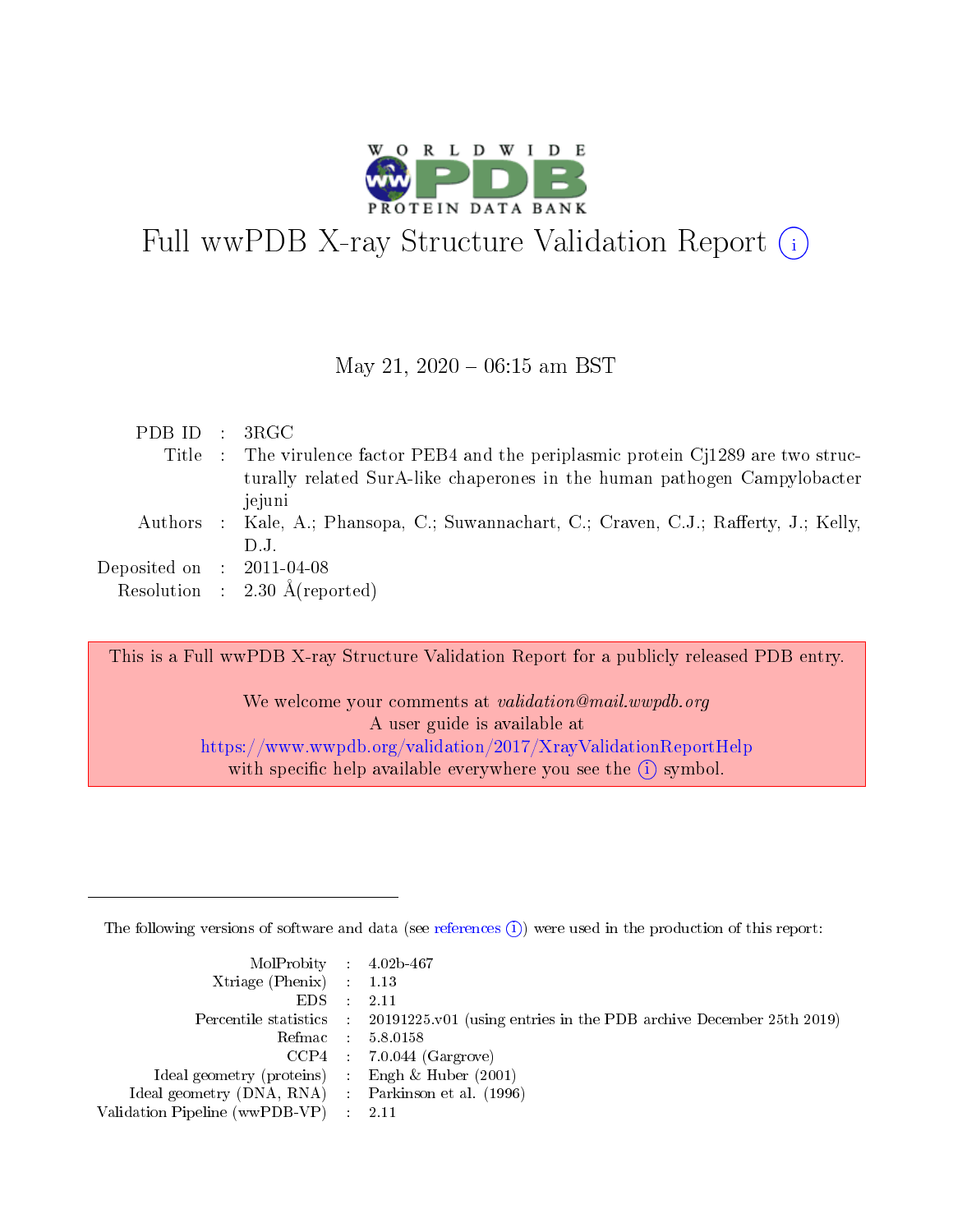# 1 [O](https://www.wwpdb.org/validation/2017/XrayValidationReportHelp#overall_quality)verall quality at a glance  $(i)$

The following experimental techniques were used to determine the structure: X-RAY DIFFRACTION

The reported resolution of this entry is 2.30 Å.

Percentile scores (ranging between 0-100) for global validation metrics of the entry are shown in the following graphic. The table shows the number of entries on which the scores are based.



| Metric                | Whole archive<br>$(\#\text{Entries})$ | Similar resolution<br>$(\#\text{Entries},\,\text{resolution}\,\,\text{range}(\textup{\AA}))$ |
|-----------------------|---------------------------------------|----------------------------------------------------------------------------------------------|
| $R_{free}$            | 130704                                | $5042$ $(2.30-2.30)$                                                                         |
| Clashscore            | 141614                                | $5643(2.30-2.30)$                                                                            |
| Ramachandran outliers | 138981                                | $5575(2.30-2.30)$                                                                            |
| Sidechain outliers    | 138945                                | $5575(2.30-2.30)$                                                                            |
| RSRZ outliers         | 127900                                | $4938(2.30-2.30)$                                                                            |

The table below summarises the geometric issues observed across the polymeric chains and their fit to the electron density. The red, orange, yellow and green segments on the lower bar indicate the fraction of residues that contain outliers for  $>=3, 2, 1$  and 0 types of geometric quality criteria respectively. A grey segment represents the fraction of residues that are not modelled. The numeric value for each fraction is indicated below the corresponding segment, with a dot representing fractions  $\epsilon=5\%$  The upper red bar (where present) indicates the fraction of residues that have poor fit to the electron density. The numeric value is given above the bar.

| Mol | $Chain$ Length | Quality of chain |     |     |
|-----|----------------|------------------|-----|-----|
|     | 252            | 2%<br>73%        | 23% | . . |
|     | 252            | 4%<br>72%        | 25% |     |

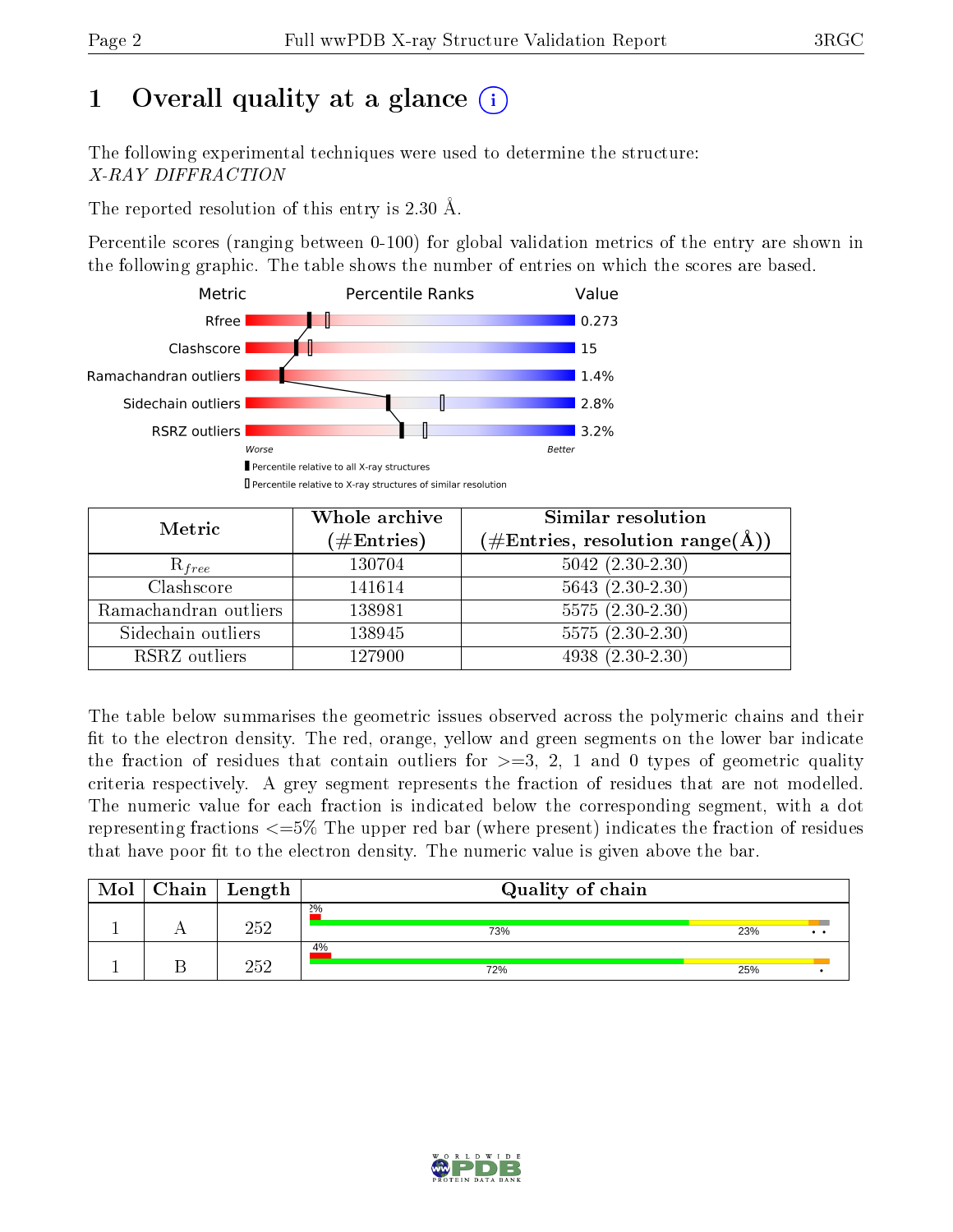# 2 Entry composition (i)

There are 2 unique types of molecules in this entry. The entry contains 3902 atoms, of which 0 are hydrogens and 0 are deuteriums.

In the tables below, the ZeroOcc column contains the number of atoms modelled with zero occupancy, the AltConf column contains the number of residues with at least one atom in alternate conformation and the Trace column contains the number of residues modelled with at most 2 atoms.

Molecule 1 is a protein called Possible periplasmic protein.

| Mol |  | Chain Residues | Atoms        |                |    |     | $\text{ZeroOcc} \mid \text{AltConf} \mid \text{Trace}$ |  |  |
|-----|--|----------------|--------------|----------------|----|-----|--------------------------------------------------------|--|--|
|     |  | 248            | Total        |                |    |     |                                                        |  |  |
|     |  |                | 1898         | 1195 317 381 5 |    |     |                                                        |  |  |
|     |  | 252            |              | Total C        | N. |     |                                                        |  |  |
|     |  | 1905.          | 1202 320 378 |                |    | - 5 |                                                        |  |  |

There are 2 discrepancies between the modelled and reference sequences:

| Chain |     | Residue   Modelled   Actual | Comment                     | Reference  |
|-------|-----|-----------------------------|-----------------------------|------------|
|       | 272 | ALA                         | EXPRESSION TAG              | UNP Q0P8W8 |
|       | 272 | ALA                         | EXPRESSION TAG   UNP Q0P8W8 |            |

• Molecule 2 is water.

|  | $Mol$   Chain   Residues | Atoms                | ZeroOcc   AltConf |
|--|--------------------------|----------------------|-------------------|
|  | 65                       | Total O<br>65<br>-65 |                   |
|  | 34                       | Total O<br>34<br>34  |                   |

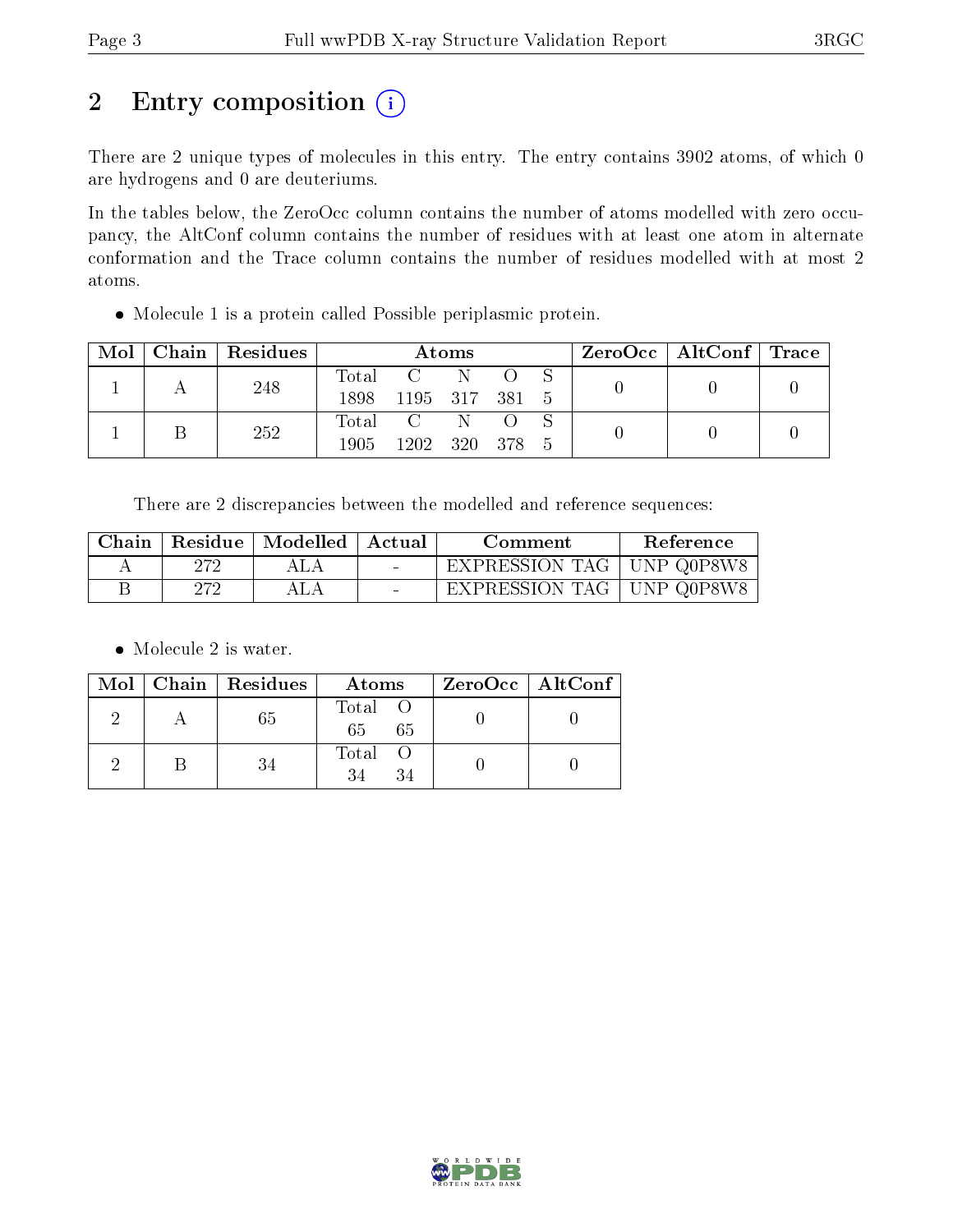# 3 Residue-property plots  $(i)$

These plots are drawn for all protein, RNA and DNA chains in the entry. The first graphic for a chain summarises the proportions of the various outlier classes displayed in the second graphic. The second graphic shows the sequence view annotated by issues in geometry and electron density. Residues are color-coded according to the number of geometric quality criteria for which they contain at least one outlier: green  $= 0$ , yellow  $= 1$ , orange  $= 2$  and red  $= 3$  or more. A red dot above a residue indicates a poor fit to the electron density (RSRZ  $> 2$ ). Stretches of 2 or more consecutive residues without any outlier are shown as a green connector. Residues present in the sample, but not in the model, are shown in grey.



• Molecule 1: Possible periplasmic protein

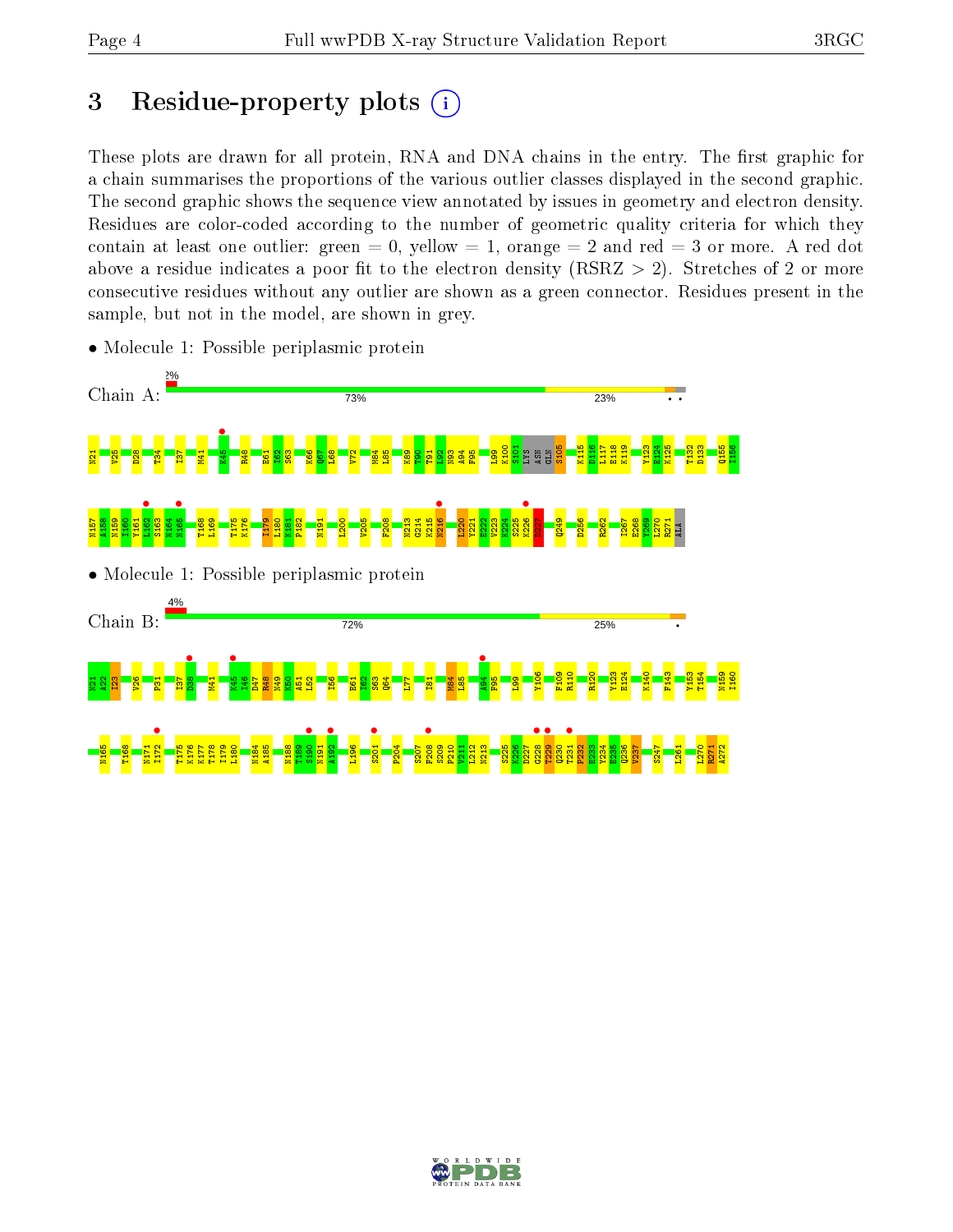# 4 Data and refinement statistics  $(i)$

| Property                                                                 | Value                                            | Source     |
|--------------------------------------------------------------------------|--------------------------------------------------|------------|
| Space group                                                              | P 21 21 21                                       | Depositor  |
| Cell constants                                                           | $94.61\text{\AA}$ $124.60\text{\AA}$<br>49.59Å   | Depositor  |
| a, b, c, $\alpha$ , $\beta$ , $\gamma$                                   | $90.00^{\circ}$ $90.00^{\circ}$<br>$90.00^\circ$ |            |
| Resolution $(A)$                                                         | $52.03 - 2.30$                                   | Depositor  |
|                                                                          | 62.30<br>$-2.30$                                 | <b>EDS</b> |
| % Data completeness                                                      | $97.7(52.03-2.30)$                               | Depositor  |
| (in resolution range)                                                    | 97.1 (62.30-2.30)                                | <b>EDS</b> |
| $R_{merge}$                                                              | (Not available)                                  | Depositor  |
| $\mathrm{R}_{sym}$                                                       | 0.09                                             | Depositor  |
| $\langle I/\sigma(I) \rangle^{-1}$                                       | 2.78 (at $2.29\text{\AA})$                       | Xtriage    |
| Refinement program                                                       | PHENIX 1.6.4 486                                 | Depositor  |
| $R, R_{free}$                                                            | 0.224<br>0.278<br>$\frac{1}{2}$                  | Depositor  |
|                                                                          | $0.218$ ,<br>0.273                               | DCC        |
| $R_{free}$ test set                                                      | 1357 reflections $(5.06\%)$                      | wwPDB-VP   |
| Wilson B-factor $(A^2)$                                                  | 40.3                                             | Xtriage    |
| Anisotropy                                                               | 0.148                                            | Xtriage    |
| Bulk solvent $k_{sol}(\mathrm{e}/\mathrm{A}^3),$ $B_{sol}(\mathrm{A}^2)$ | 0.36, 66.3                                       | <b>EDS</b> |
| L-test for twinning <sup>2</sup>                                         | $< L >$ = 0.48, $< L2 >$ = 0.31                  | Xtriage    |
| Estimated twinning fraction                                              | $\overline{\text{No}}$ twinning to report.       | Xtriage    |
| $F_o, F_c$ correlation                                                   | 0.93                                             | <b>EDS</b> |
| Total number of atoms                                                    | 3902                                             | wwPDB-VP   |
| Average B, all atoms $(A^2)$                                             | 56.0                                             | wwPDB-VP   |

Xtriage's analysis on translational NCS is as follows: The largest off-origin peak in the Patterson function is 5.04% of the height of the origin peak. No significant pseudotranslation is detected.

<sup>&</sup>lt;sup>2</sup>Theoretical values of  $\langle |L| \rangle$ ,  $\langle L^2 \rangle$  for acentric reflections are 0.5, 0.333 respectively for untwinned datasets, and 0.375, 0.2 for perfectly twinned datasets.



<span id="page-4-1"></span><span id="page-4-0"></span><sup>1</sup> Intensities estimated from amplitudes.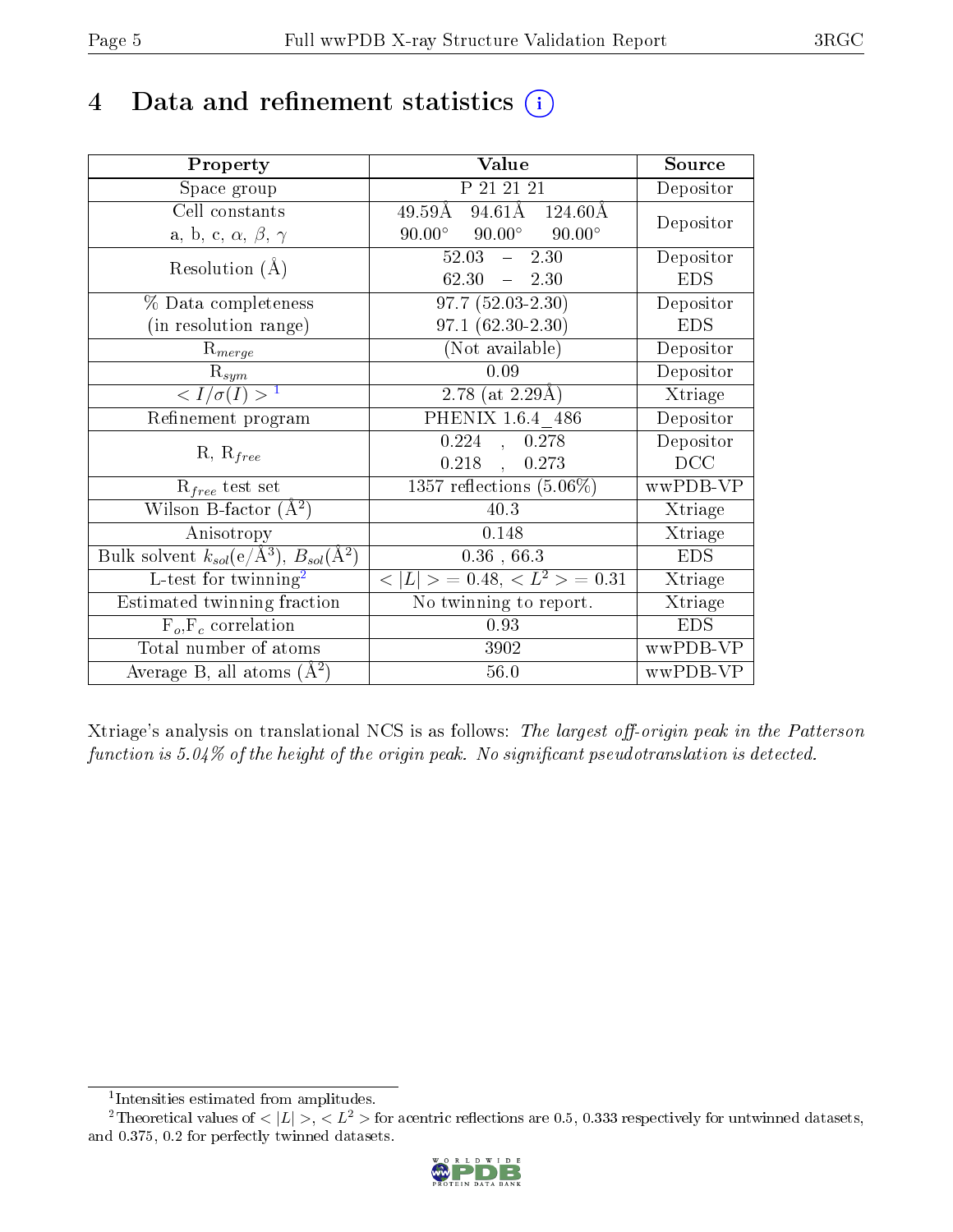# 5 Model quality  $(i)$

### 5.1 Standard geometry  $\overline{()}$

The Z score for a bond length (or angle) is the number of standard deviations the observed value is removed from the expected value. A bond length (or angle) with  $|Z| > 5$  is considered an outlier worth inspection. RMSZ is the root-mean-square of all Z scores of the bond lengths (or angles).

| Mol | Chain |             | Bond lengths | Bond angles |                     |  |
|-----|-------|-------------|--------------|-------------|---------------------|--|
|     |       | <b>RMSZ</b> | # $ Z  > 5$  | RMSZ        | # $ Z  > 5$         |  |
|     |       | 0.44        | 0/1923       | 0.59        | $1/2604~(0.0\%)$    |  |
|     | В     | 0.35        | 0/1931       | 0.53        | 0/2617              |  |
| ΑĦ  | ΑII   | 0.40        | 0/3854       | 0.56        | 1/5221<br>$(0.0\%)$ |  |

Chiral center outliers are detected by calculating the chiral volume of a chiral center and verifying if the center is modelled as a planar moiety or with the opposite hand.A planarity outlier is detected by checking planarity of atoms in a peptide group, atoms in a mainchain group or atoms of a sidechain that are expected to be planar.

|  | $\lceil \, \text{Mol} \, \rceil$ Chain $\mid \# \text{Chirality outliers} \mid \# \text{Planarity outliers} \mid$ |
|--|-------------------------------------------------------------------------------------------------------------------|
|  |                                                                                                                   |

There are no bond length outliers.

All (1) bond angle outliers are listed below:

|  |  | $\mid$ Mol $\mid$ Chain $\mid$ Res $\mid$ Type $\mid$ Atoms | $\vert$ Observed $(^\circ)\vert$ Ideal $(^\circ)$ |        |
|--|--|-------------------------------------------------------------|---------------------------------------------------|--------|
|  |  | 191   ASN   CB-CA-C   -5.10                                 | 100.20                                            | 110.40 |

There are no chirality outliers.

All (1) planarity outliers are listed below:

|  |     | $\mid$ Mol $\mid$ Chain $\mid$ Res $\mid$ Type $\mid$ Group |
|--|-----|-------------------------------------------------------------|
|  | ASP | $\vert$ Peptide                                             |

#### 5.2 Too-close contacts  $\overline{()}$

In the following table, the Non-H and H(model) columns list the number of non-hydrogen atoms and hydrogen atoms in the chain respectively. The H(added) column lists the number of hydrogen atoms added and optimized by MolProbity. The Clashes column lists the number of clashes within the asymmetric unit, whereas Symm-Clashes lists symmetry related clashes.

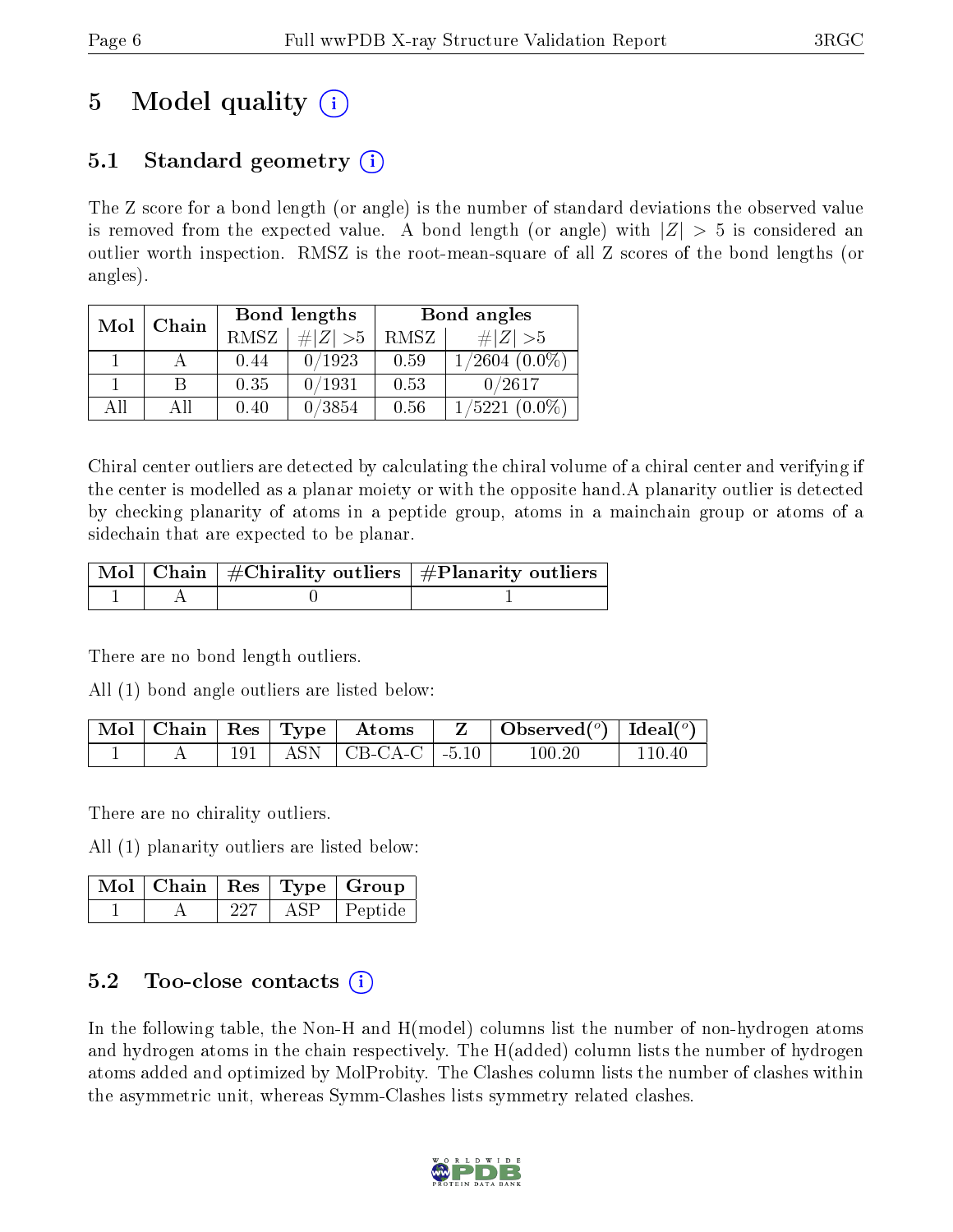|  |      | Mol   Chain   Non-H   H(model)   H(added) |      |                | $\mid$ Clashes $\mid$ Symm-Clashes |
|--|------|-------------------------------------------|------|----------------|------------------------------------|
|  | 1898 |                                           | 1797 | 5 <sup>2</sup> |                                    |
|  | 1905 |                                           | 1798 | 58             |                                    |
|  | 65   |                                           |      |                |                                    |
|  |      |                                           |      |                |                                    |
|  | 3902 |                                           | 3595 |                |                                    |

The all-atom clashscore is defined as the number of clashes found per 1000 atoms (including hydrogen atoms). The all-atom clashscore for this structure is 15.

All (110) close contacts within the same asymmetric unit are listed below, sorted by their clash magnitude.

| Atom-1            | Atom-2              | Interatomic  | Clash         |
|-------------------|---------------------|--------------|---------------|
|                   |                     | distance (Å) | overlap $(A)$ |
| 1:A:226:LYS:N     | 1:A:227:ASP:HB2     | 1.83         | 0.93          |
| $1: A:208:$ PHE:H | 1:B:213:ASN:HD21    | 1.16         | 0.92          |
| 1:B:23:ILE:HD11   | 1:B:26:VAL:HG22     | 1.53         | 0.90          |
| 1:A:133:ASP:H     | 1:A:249:GLN:HE22    | 1.14         | 0.89          |
| 1:A:214:GLY:N     | 1: A:215:LYS:HA     | 1.86         | 0.88          |
| 1:B:48:ARG:HG2    | 2:B:278:HOH:O       | 1.74         | 0.85          |
| 1:B:171:ASN:O     | 1:B:175:THR:HB      | 1.84         | 0.76          |
| 1: A: 155: GLN: O | 1:A:227:ASP:HB3     | 1.86         | 0.74          |
| 1:B:154:THR:H     | 1:B:228:GLY:HA3     | 1.51         | 0.73          |
| 1:B:84:MET:HE1    | 1:B:85:LEU:HD23     | 1.70         | 0.73          |
| 1:B:271:ARG:CG    | 1:B:271:ARG:HH11    | 2.03         | 0.71          |
| 1:A:159:ASN:HB2   | 1: A: 221: TYR: HB3 | 1.73         | 0.71          |
| 1:B:153:TYR:HB3   | 1:B:227:ASP:O       | 1.91         | 0.71          |
| 1:B:271:ARG:O     | 1:B:272:ALA:C       | 2.29         | 0.71          |
| 1:B:271:ARG:HG3   | 1:B:271:ARG:HH11    | 1.58         | 0.69          |
| 1:B:23:ILE:HG12   | 1:B:270:LEU:HD22    | 1.72         | 0.69          |
| 1:B:176:LYS:HD2   | 1:B:208:PHE:HE2     | 1.58         | 0.68          |
| 1: A:214: GLY:N   | 1: A:215: LYS:CA    | $2.57\,$     | 0.67          |
| 1: A:225: SER:C   | 1:A:227:ASP:HB2     | 2.16         | 0.66          |
| 1:B:47:ASP:HB2    | 2:B:278:HOH:O       | 1.96         | 0.66          |
| 1:B:179:ILE:HG22  | 1:B:180:LEU:HA      | 1.78         | 0.65          |
| 1: A:84:MET:HE2   | 1:A:85:LEU:HD23     | 1.79         | 0.64          |
| 1:B:52:LEU:O      | 1:B:56:ILE:HG13     | 1.96         | 0.64          |
| 1:A:179:ILE:N     | 1:A:180:LEU:HA      | 2.12         | 0.64          |
| 1:B:37:ILE:O      | 1:B:41:MET:HG3      | 1.97         | 0.63          |
| 1: A: 105: SER: N | 2:A:312:HOH:O       | 2.31         | 0.63          |
| 1:A:37:ILE:O      | 1: A:41: MET:HG3    | 1.99         | 0.62          |
| 1:B:106:TYR:CE2   | 1:B:110:ARG:HD2     | 2.36         | 0.60          |
| 1:A:226:LYS:N     | 1:A:227:ASP:CB      | 2.62         | 0.60          |
| 1: A:91:THR:CG2   | 1:A:94:ALA:H        | 2.15         | 0.60          |

Continued on next page...

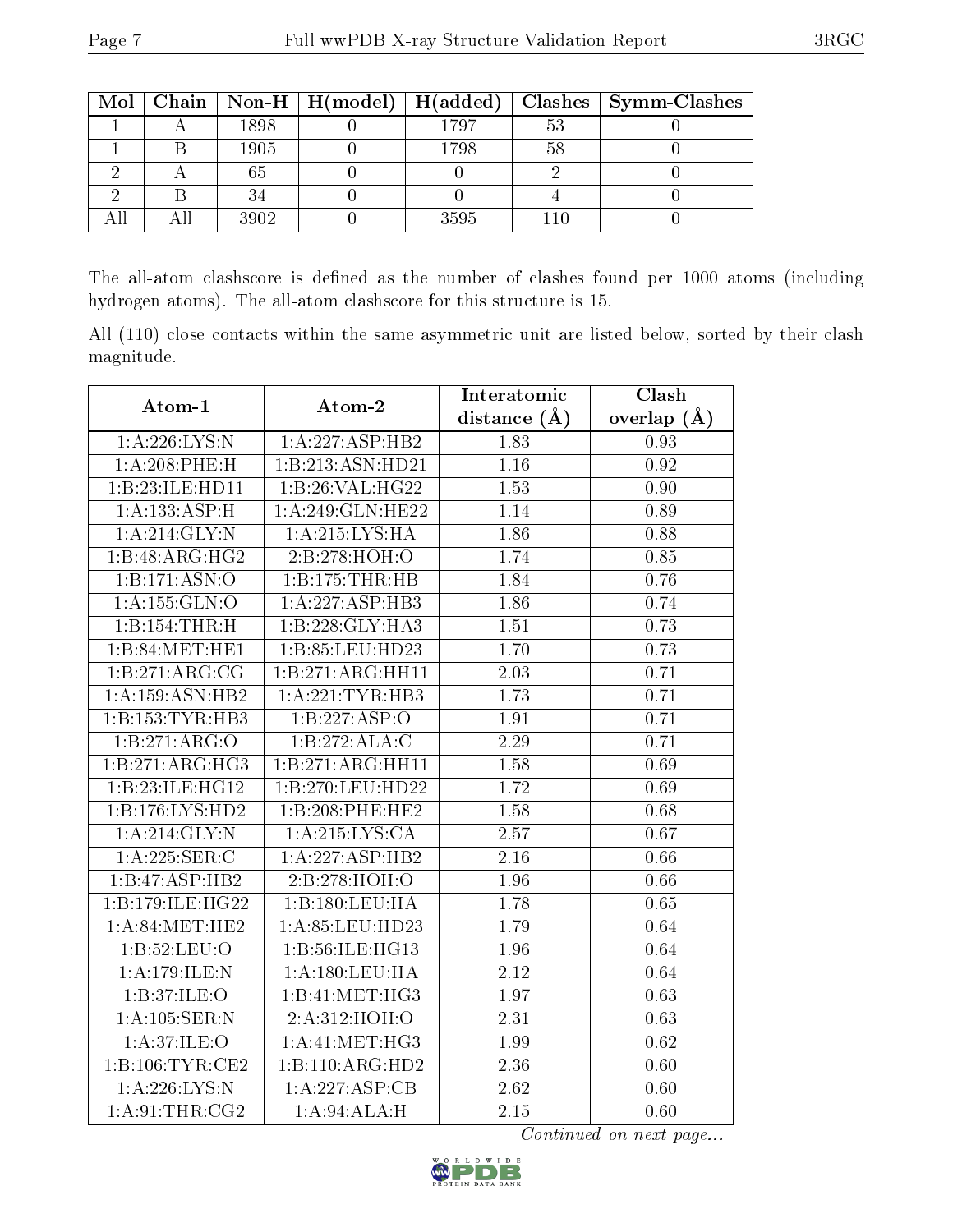| Comunaca jiom previous page  |                              | Interatomic       | Clash           |
|------------------------------|------------------------------|-------------------|-----------------|
| Atom-1                       | Atom-2                       | distance $(A)$    | overlap $(\AA)$ |
| 1:B:23:ILE:HD11              | 1:B:26:VAL:CG2               | 2.29              | 0.60            |
| 1:B:210:PRO:HG2              | 1:B:212:LEU:HD21             | 1.85              | 0.59            |
| 1:A:93:ASN:HD22              | 1: A:93: ASN:H               | 1.51              | 0.58            |
| 1:A:133:ASP:N                | 1: A:249: GLN: HE22          | 1.94              | 0.58            |
| 1:A:157:ASN:HD22             | 1:A:223:VAL:HB               | 1.69              | 0.57            |
| 1:B:175:THR:HG22             | 1:B:177:LYS:H                | 1.69              | 0.57            |
| 1:A:226:LYS:H                | 1:A:227:ASP:HB2              | 1.69              | 0.57            |
| 1: A:175:THR:O               | 1: A:176: LYS: HB2           | 2.05              | 0.56            |
| 1:B:271:ARG:NH1              | 1:B:271:ARG:CG               | $\overline{2.67}$ | 0.56            |
| 1: A:91:THR:HG22             | 1:A:94:ALA:CB                | 2.35              | 0.56            |
| 1: A: 161: TYR: CE1          | 1:A:182:PRO:HB3              | 2.41              | 0.56            |
| 1:A:227:ASP:OD1              | 1:A:227:ASP:N                | 2.38              | $0.56\,$        |
| 1: A:63: SER: HA             | 1: A:66: LYS:CE              | 2.36              | 0.56            |
| 1: B: 179: ILE: CG2          | 1:B:180:LEU:HA               | 2.35              | 0.56            |
| 1:B:176:LYS:HD2              | 1:B:208:PHE:CE2              | 2.41              | 0.56            |
| 1:A:63:SER:HA                | 1: A:66: LYS: HE3            | 1.88              | 0.54            |
| 1: A: 133: ASP:H             | 1: A:249: GLN:NE2            | 1.95              | 0.54            |
| 1: A: 41: MET: HE2           | 1:A:48:ARG:HA                | 1.89              | 0.53            |
| 1:B:229:THR:HB               | 1:B:231:THR:OG1              | 2.09              | 0.53            |
| 1:B:234:TYR:C                | 1:B:236:GLN:H                | 2.12              | 0.53            |
| 1: A:95:PHE:O                | 1: A:99: LEU: HG             | 2.09              | 0.53            |
| 1: A:93: ASN:ND2             | 1: A:93: ASN:H               | 2.06              | 0.53            |
| 1:B:176:LYS:CD               | 1:B:208:PHE:HE2              | 2.22              | 0.52            |
| 1:B:48:ARG:N                 | 1:B:51:ALA:H                 | 2.08              | 0.52            |
| 1: A:61: GLU:OE2             | 1: A:123: TYR: OH            | 2.16              | 0.52            |
| 1: B: 178: THR: OG1          | 1:B:179:ILE:N                | 2.43              | $0.52\,$        |
| 1:B:23:ILE:HD12              | 1:B:31:PRO:HB3               | 1.91              | 0.52            |
| 1:B:159:ASN:OD1              | 1:B:184:ASN:OD1              | 2.29              | 0.51            |
| 1:A:155:GLN:O                | 1:A:227:ASP:CB               | 2.58              | 0.51            |
| 1:B:77:LEU:O                 | 1:B:81:ILE:HG12              | 2.12              | 0.50            |
| 1:B:81:ILE:HD12              | 1:B:109:PHE:HE2              | 1.77              | 0.49            |
| 1:A:256:ASP:HB3              | 2:A:313:HOH:O                | 2.12              | 0.49            |
| 1:B:47:ASP:O                 | 1:B:48:ARG:C                 | 2.50              | 0.49            |
| 1:B:234:TYR:HA               | 1:B:237:VAL:HG12             | 1.94              | 0.49            |
| $1:B:64:GLN:N\overline{E2}$  | 1:B:261:LEU:HD21             | 2.27              | 0.49            |
| 1:B:120:ARG:O                | 1:B:124:GLU:HG3              | 2.14              | 0.48            |
| 1:B:95:PHE:CE2               | 1:B:99:LEU:HD11              | 2.48              | 0.48            |
| 1: A:200:LEU:HD11            | 1:A:220:LEU:HD22             | 1.95              | 0.48            |
| $1:B:165:ASN:H\overline{B3}$ | 1: B: 168: THR: HG23         | 1.96              | 0.47            |
| 1: A:37: ILE: HG22           | 1: A: 41: MET: CE            | 2.45              | 0.47            |
| 1:B:209:SER:HB2              | $1:B:210:PRO:H\overline{D2}$ | 1.97              | 0.47            |

Continued from previous page.

Continued on next page...

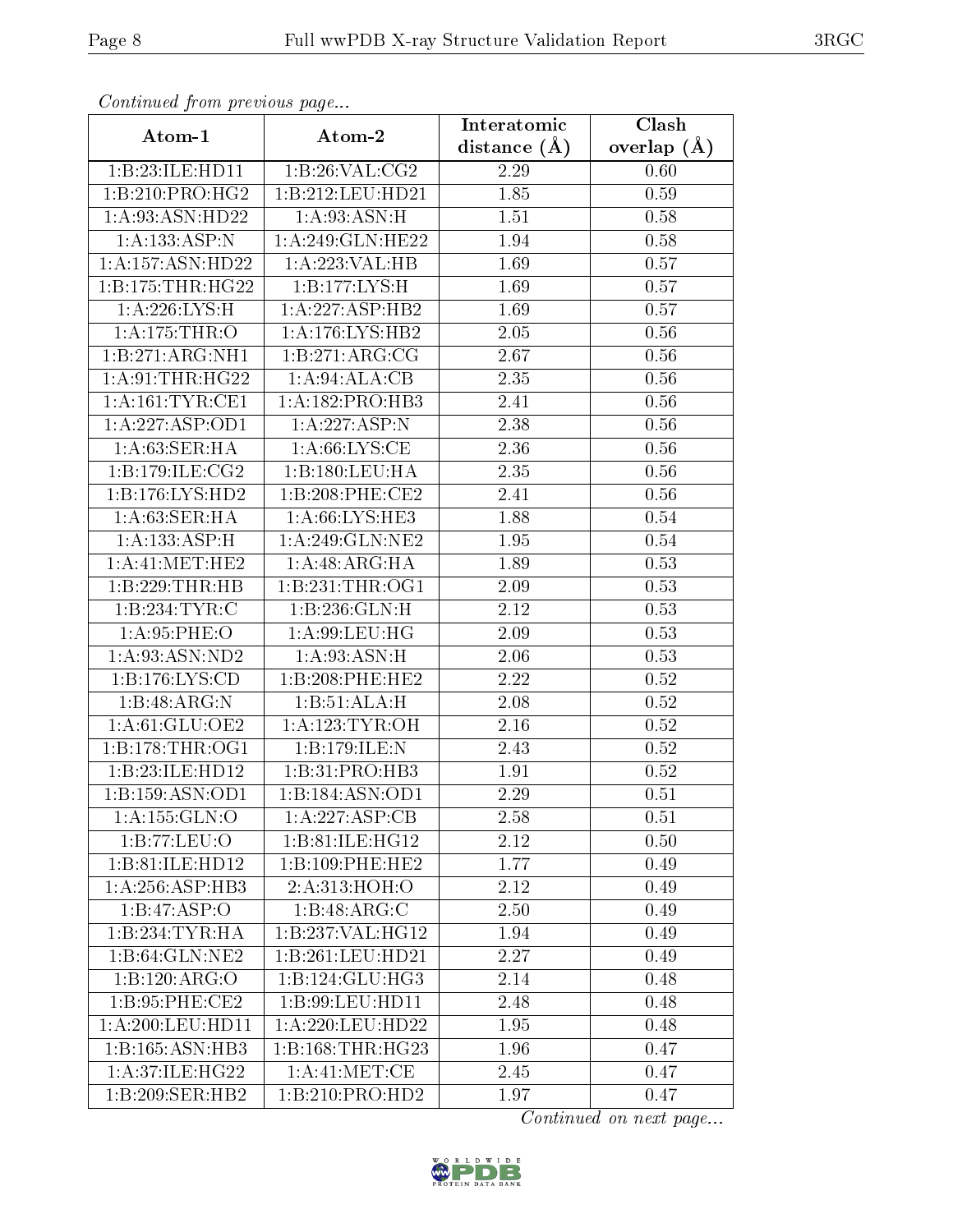| Continuatu from previous page |                      | Interatomic      | Clash           |
|-------------------------------|----------------------|------------------|-----------------|
| Atom-1                        | Atom-2               | distance $(\AA)$ | overlap $(\AA)$ |
| 1: A:215: LYS:O               | 1:A:216:ASN:C        | $2.52\,$         | 0.47            |
| 1: A:21: ASN:HB3              | 1: A:34:THR:OG1      | 2.15             | 0.46            |
| 1: B: 61: GLU: OE2            | 1:B:123:TYR:OH       | 2.30             | 0.46            |
| 1:B:23:ILE:HD12               | 1:B:31:PRO:CB        | 2.45             | 0.46            |
| 1:A:161:TYR:CD1               | 1:A:182:PRO:HB3      | 2.50             | 0.45            |
| 1:A:213:ASN:C                 | 1: A:215:LYS:HA      | 2.35             | 0.45            |
| 1:A:163:SER:HB3               | 1: A: 169: LEU: HG   | 1.98             | $0.45\,$        |
| 1: A: 115: LYS: HD3           | 1: A:118: GLU:OE1    | 2.16             | 0.45            |
| 1:A:72:VAL:HG11               | 1:A:117:LEU:HD23     | 1.99             | 0.45            |
| 1: A:89: LYS: NZ              | 1: A: 168: THR: HA   | 2.33             | 0.44            |
| 1: A:91:THR:HG23              | 1:A:94:ALA:H         | 1.80             | 0.44            |
| 1:B:228:GLY:O                 | 1:B:230:GLN:N        | 2.51             | 0.44            |
| 1: A:68:LEU:HB3               | 1: A: 125: LYS: HD3  | 2.00             | 0.44            |
| 1: A:84:MET:CE                | 1: A:85: LEU:HD23    | 2.45             | 0.43            |
| $1:A:270:LE\overline{U:O}$    | 1:A:271:ARG:HB3      | 2.18             | 0.43            |
| 1:B:179:ILE:HG22              | 1:B:180:LEU:CA       | 2.48             | 0.43            |
| 1:B:231:THR:HA                | 1:B:232:PRO:HD3      | 1.89             | 0.43            |
| 1:A:28:ASP:O                  | 1: A:28:ASP:OD2      | 2.37             | 0.43            |
| $1:B:204:PR\overline{O:HG2}$  | 1:B:207:SER:HB2      | 2.01             | 0.43            |
| 1:B:41:MET:CE                 | 2:B:278:HOH:O        | 2.66             | 0.43            |
| 1: A: 41: MET: CE             | 1:A:48:ARG:HA        | 2.48             | 0.43            |
| 1:B:188:ASN:H                 | 1:B:191:ASN:CB       | 2.31             | 0.43            |
| 1: B: 165: ASN: CG            | 1: B: 168: THR: HG23 | 2.40             | 0.42            |
| 1:B:64:GLN:HE21               | 1:B:261:LEU:HD21     | 1.84             | 0.42            |
| 1: B: 153: TYR: HD2           | 1:B:201:SER:CB       | 2.32             | 0.42            |
| 1:B:160:ILE:HD11              | 1:B:185:ALA:CB       | 2.49             | 0.42            |
| 1:B:140:LYS:O                 | 1:B:143:PHE:HB3      | 2.19             | 0.42            |
| 1: A:91:THR:HG22              | 1:A:94:ALA:H         | 1.83             | 0.41            |
| 1:B:48:ARG:N                  | 2:B:278:HOH:O        | 2.53             | 0.41            |
| 1:B:271:ARG:O                 | 1:B:272:ALA:O        | 2.38             | 0.41            |
| 1: A: 155: GLN: HB2           | 1:A:227:ASP:HB3      | 2.03             | 0.41            |
| 1:B:172:ILE:HG12              | 1:B:178:THR:HB       | 2.02             | 0.41            |
| 1:A:119:LYS:HE2               | 1: A: 123: TYR: CE2  | 2.56             | 0.41            |
| 1: A:25: VAL:HG13             | 1: A:268: GLU:O      | 2.20             | 0.40            |
| 1:A:262:ARG:NH1               | 1:A:267:ILE:HD12     | 2.36             | 0.40            |
| 1:B:48:ARG:HA                 | 1: B:49: ASN: C      | 2.42             | 0.40            |
| 1:B:261:LEU:HD12              | 1:B:261:LEU:HA       | 1.89             | 0.40            |
| 1: A:91:THR:HG22              | 1: A:94: ALA:HB3     | 2.02             | 0.40            |
| 1:B:196:LEU:HD23              | 1:B:196:LEU:O        | 2.21             | 0.40            |

Continued from previous page.

There are no symmetry-related clashes.

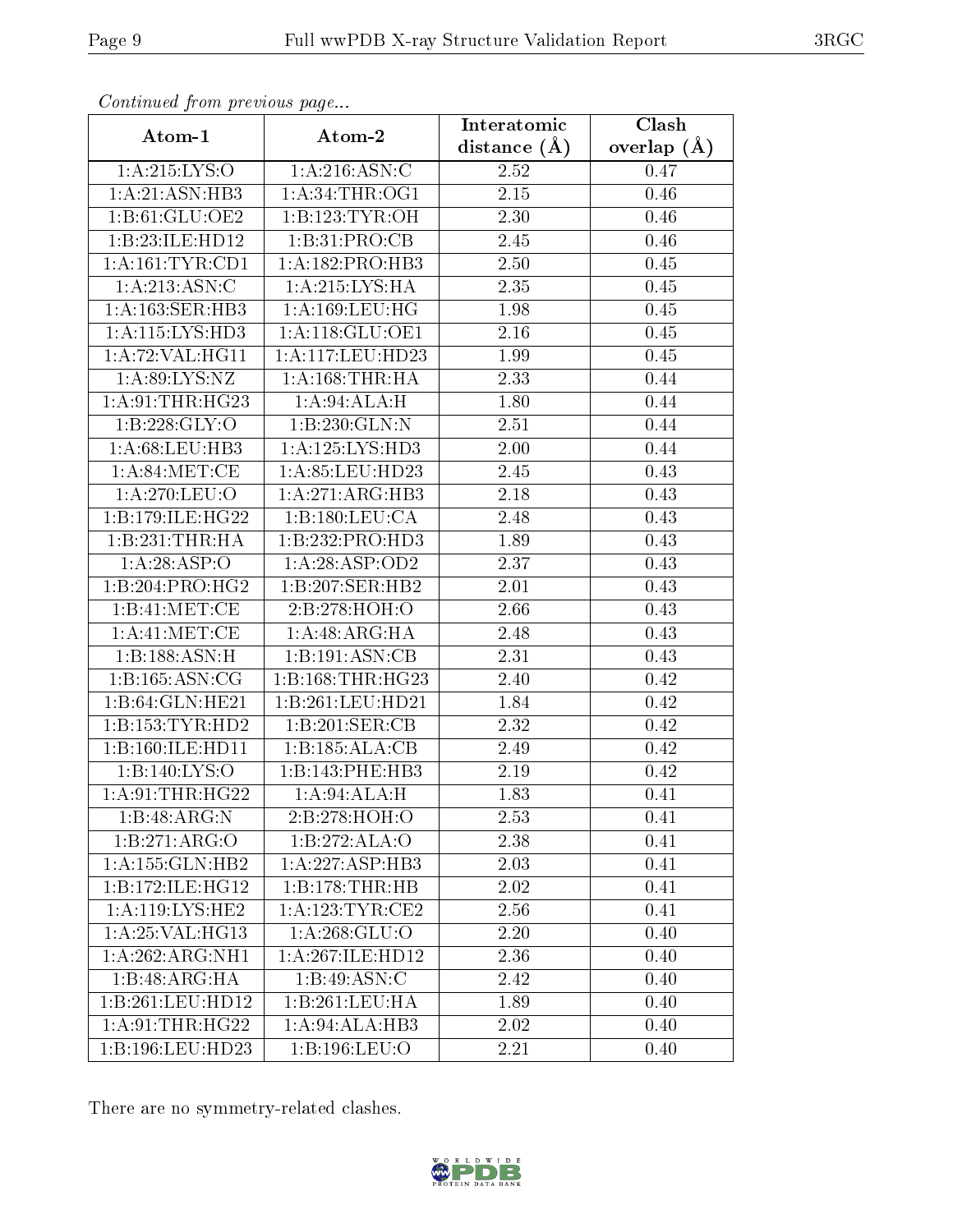### 5.3 Torsion angles (i)

#### 5.3.1 Protein backbone  $(i)$

In the following table, the Percentiles column shows the percent Ramachandran outliers of the chain as a percentile score with respect to all X-ray entries followed by that with respect to entries of similar resolution.

The Analysed column shows the number of residues for which the backbone conformation was analysed, and the total number of residues.

| Mol | Chain | Analysed                     | Favoured    | Allowed   | $\vert$ Outliers | Percentiles                            |
|-----|-------|------------------------------|-------------|-----------|------------------|----------------------------------------|
|     |       | 244/252(97%)                 | 231 (95%)   | $10(4\%)$ | $3(1\%)$         | $\vert 13 \vert$<br>$\vert$ 14 $\vert$ |
|     |       | $250/252(99\%)$   229 (92\%) |             | 17(7%)    | $4(2\%)$         | $\sqrt{9}$<br>$\vert\vert 9 \vert$     |
| All | All   | 494/504(98%)                 | $460(93\%)$ | 27(6%)    | $7(1\%)$         |                                        |

All (7) Ramachandran outliers are listed below:

| Mol | Chain | Res | <b>Type</b> |
|-----|-------|-----|-------------|
|     |       | 179 | ILE         |
|     |       | 216 | <b>ASN</b>  |
|     |       | 100 | <b>LYS</b>  |
|     | R     | 48  | $\rm{ARG}$  |
|     | R     | 229 | <b>THR</b>  |
|     |       | 237 | VAL         |
|     |       | 232 | <b>PRO</b>  |

#### 5.3.2 Protein sidechains  $(i)$

In the following table, the Percentiles column shows the percent sidechain outliers of the chain as a percentile score with respect to all X-ray entries followed by that with respect to entries of similar resolution.

The Analysed column shows the number of residues for which the sidechain conformation was analysed, and the total number of residues.

| Mol | Chain | Analysed         | Rotameric   Outliers |           | Percentiles |
|-----|-------|------------------|----------------------|-----------|-------------|
|     |       | $197/228$ (86\%) | $192(98\%)$          | $5(2\%)$  | 65<br>47    |
|     |       | $193/228$ (85%)  | 187(97%)             | 6 $(3%)$  | 55<br>40    |
| All | All   | $390/456(86\%)$  | 379 (97%)            | 11 $(3%)$ | 60<br>43    |

All (11) residues with a non-rotameric sidechain are listed below:

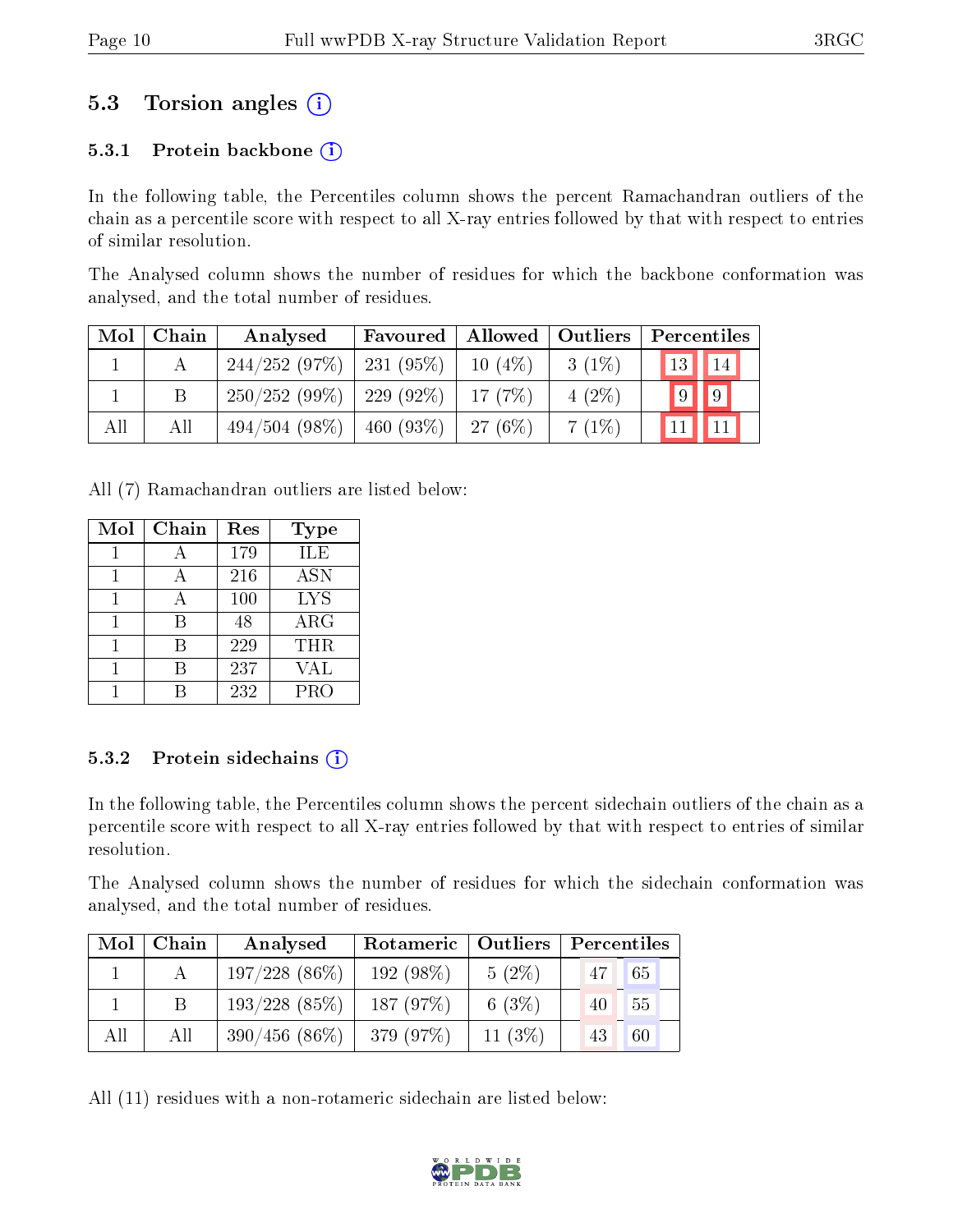| Mol | Chain | Res | Type        |
|-----|-------|-----|-------------|
| 1   | A     | 105 | SER         |
| 1   | A     | 132 | THR         |
| 1   | A     | 205 | <b>VAL</b>  |
| 1   | A     | 220 | LEU         |
| 1   | A     | 227 | ASP         |
| 1   | В     | 23  | ILE         |
| 1   | В     | 63  | SER.        |
| 1   | В     | 84  | MET         |
| 1   | R     | 225 | SER         |
| 1   | R     | 247 | SER         |
|     |       | 271 | ${\rm ARG}$ |

Some sidechains can be flipped to improve hydrogen bonding and reduce clashes. All (9) such sidechains are listed below:

| Mol | Chain | Res | Type       |
|-----|-------|-----|------------|
| 1   | А     | 93  | <b>ASN</b> |
| 1   | А     | 157 | <b>ASN</b> |
| 1   | А     | 159 | ASN        |
| 1   | A     | 174 | <b>ASN</b> |
| 1   | А     | 184 | <b>ASN</b> |
| 1   | A     | 213 | ASN        |
| 1   | А     | 249 | <b>GLN</b> |
| 1   | R     | 88  | ASN        |
|     |       | 213 | ASN        |

#### 5.3.3 RNA [O](https://www.wwpdb.org/validation/2017/XrayValidationReportHelp#rna)i

There are no RNA molecules in this entry.

#### 5.4 Non-standard residues in protein, DNA, RNA chains (i)

There are no non-standard protein/DNA/RNA residues in this entry.

#### 5.5 Carbohydrates (i)

There are no carbohydrates in this entry.

#### 5.6 Ligand geometry  $(i)$

There are no ligands in this entry.

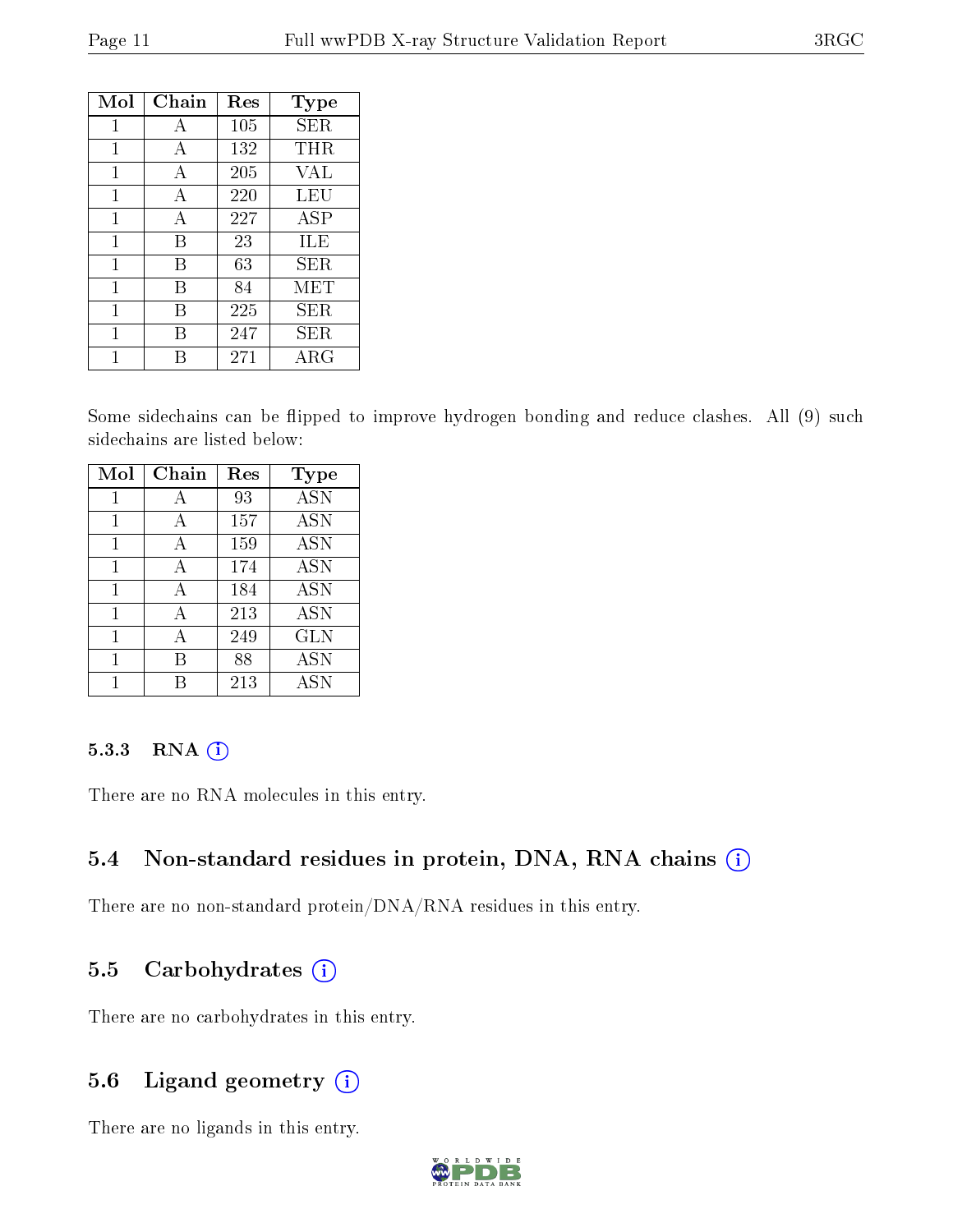## 5.7 [O](https://www.wwpdb.org/validation/2017/XrayValidationReportHelp#nonstandard_residues_and_ligands)ther polymers (i)

There are no such residues in this entry.

## 5.8 Polymer linkage issues (i)

There are no chain breaks in this entry.

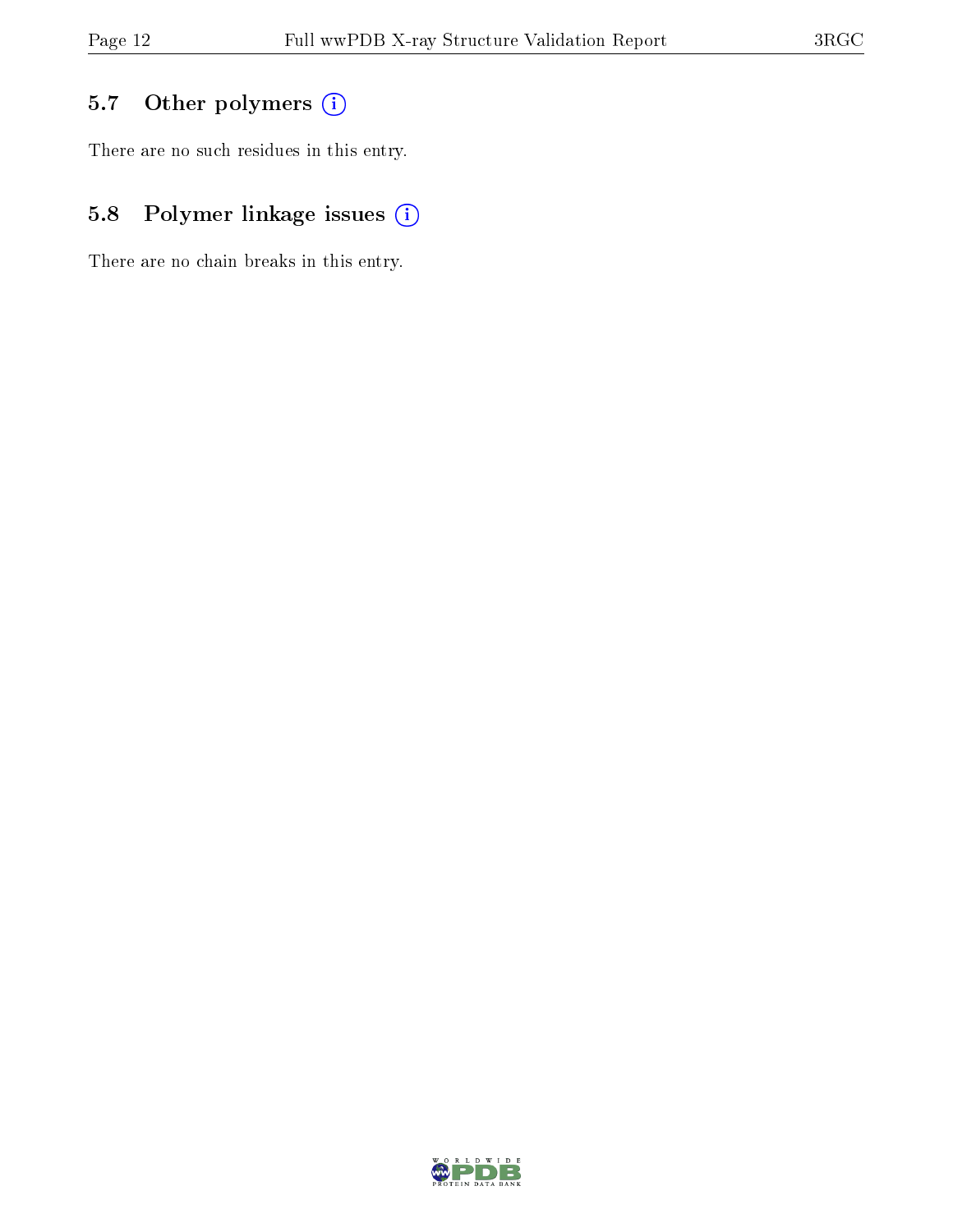## 6 Fit of model and data  $(i)$

### 6.1 Protein, DNA and RNA chains  $(i)$

In the following table, the column labelled  $#RSRZ> 2'$  contains the number (and percentage) of RSRZ outliers, followed by percent RSRZ outliers for the chain as percentile scores relative to all X-ray entries and entries of similar resolution. The OWAB column contains the minimum, median,  $95<sup>th</sup>$  percentile and maximum values of the occupancy-weighted average B-factor per residue. The column labelled ' $Q< 0.9$ ' lists the number of (and percentage) of residues with an average occupancy less than 0.9.

| Mol | Chain | Analysed         | ${ <\hspace{-1.5pt}{\mathrm{RSRZ}} \hspace{-1.5pt}>}$ | $\#\text{RSRZ}\text{>2}$ | $OWAB(A^2)$      | $\rm Q\textcolor{black}{<}0.9$ |
|-----|-------|------------------|-------------------------------------------------------|--------------------------|------------------|--------------------------------|
|     |       | $248/252(98\%)$  | 0.14                                                  | 71<br>$5(2\%)$<br>65     | 20, 47, 92, 122  |                                |
|     |       | $252/252$ (100%) | 0.35                                                  | 11 $(4\%)$ 34<br>-41     | 32, 60, 110, 141 |                                |
| All | All   | 500/504(99%)     | 0.25                                                  | $16(3\%)$ 47<br>54       | 20, 54, 104, 141 |                                |

All (16) RSRZ outliers are listed below:

| Mol          | ${\rm Chain}$ | $\operatorname{Res}% \left( \mathcal{N}\right) \equiv\operatorname{Res}(\mathcal{N}_{0})\cap\mathcal{N}_{1}$ | Type       | $_{\rm RSRZ}$ |
|--------------|---------------|--------------------------------------------------------------------------------------------------------------|------------|---------------|
| $\mathbf{1}$ | А             | 226                                                                                                          | <b>LYS</b> | 5.4           |
| $\mathbf{1}$ | Β             | 192                                                                                                          | ALA        | 5.0           |
| $\mathbf{1}$ | A             | 216                                                                                                          | ASN        | 3.0           |
| $\mathbf 1$  | Β             | 208                                                                                                          | PHE        | 2.8           |
| $\mathbf{1}$ | B             | $\overline{1}$ 72                                                                                            | ILE        | 2.7           |
| $\mathbf{1}$ | B             | 228                                                                                                          | $\rm GLY$  | 2.6           |
| $\mathbf{1}$ | A             | 45                                                                                                           | <b>LYS</b> | 2.5           |
| $\mathbf{1}$ | Β             | 229                                                                                                          | THR        | 2.4           |
| $\mathbf 1$  | Β             | 231                                                                                                          | THR        | 2.3           |
| $\mathbf{1}$ | B             | 38                                                                                                           | <b>ASP</b> | 2.3           |
| $\mathbf{1}$ | B             | 45                                                                                                           | <b>LYS</b> | 2.3           |
| $\mathbf 1$  | А             | 162                                                                                                          | LEU        | 2.2           |
| $\mathbf 1$  | Β             | 190                                                                                                          | SER        | $2.1\,$       |
| $\mathbf 1$  | Β             | 201                                                                                                          | SER        | 2.1           |
| $\mathbf{1}$ | B             | 94                                                                                                           | ALA        | 2.0           |
| $\mathbf{1}$ | A             | 165                                                                                                          | <b>ASN</b> | 2.0           |

### 6.2 Non-standard residues in protein, DNA, RNA chains  $(i)$

There are no non-standard protein/DNA/RNA residues in this entry.